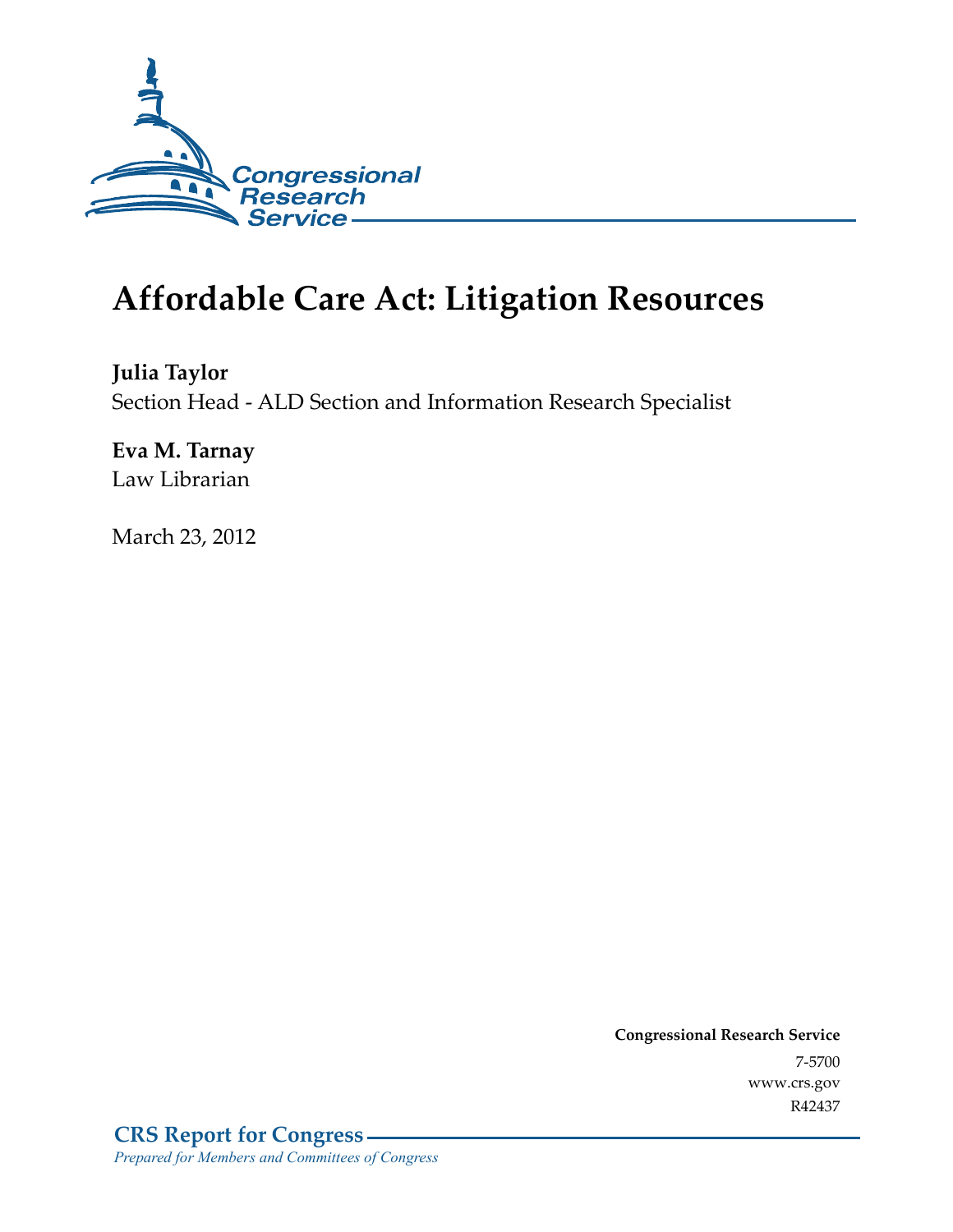## **Summary**

In March 2010, Congress passed P.L. 111-148, the Patient Protection and Affordable Care Act of 2010 (PPACA), and amended it by passing P.L. 111-152, the Health Care and Education Reconciliation Act of 2010 (HCERA). Subsequently, lawsuits were filed in multiple courts challenging various aspects of the new law. Many of these cases were heard in the district courts and a few were appealed to appellate courts. In November 2011, the Supreme Court granted three petitions for certiorari in one of these cases and later scheduled oral arguments for March 26-28, 2012.

This report contains resources for retrieving background information and selected legal material relevant to these cases. It also includes information on CRS experts and products to assist in understanding the legal and policy issues related to the act. This report will be updated as needed.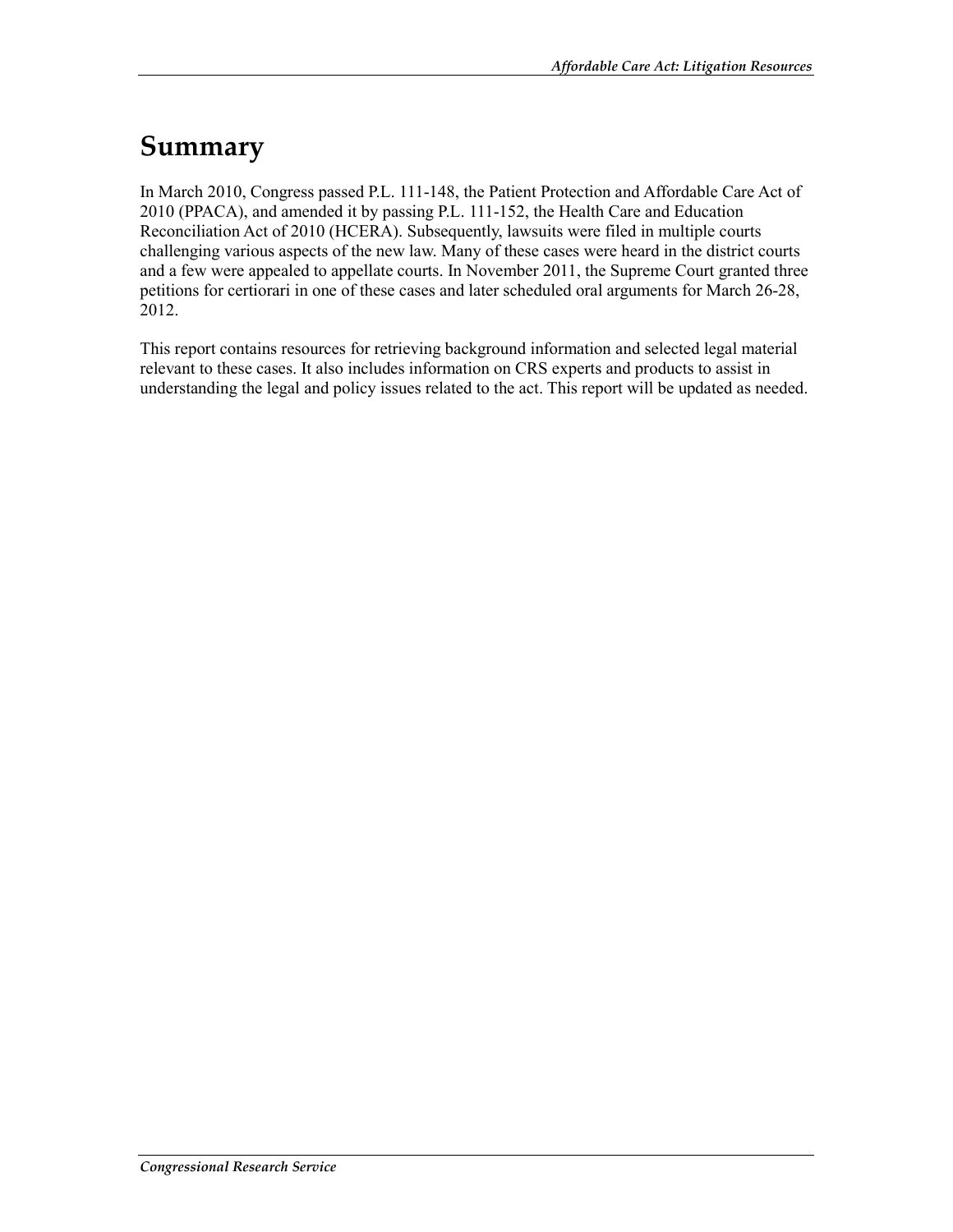## Contents

| National Federation of Independent Business et. al. v. Kathleen Sebelius et al2 |  |
|---------------------------------------------------------------------------------|--|
|                                                                                 |  |
|                                                                                 |  |
|                                                                                 |  |
|                                                                                 |  |
|                                                                                 |  |
|                                                                                 |  |
| Appeals Court (United States Court of Appeals for the Sixth Circuit)  4         |  |
|                                                                                 |  |
|                                                                                 |  |
|                                                                                 |  |
| Appeals Court (United States Court of Appeals for the Fourth Circuit)  4        |  |
|                                                                                 |  |
|                                                                                 |  |
|                                                                                 |  |
|                                                                                 |  |
|                                                                                 |  |
|                                                                                 |  |
|                                                                                 |  |
|                                                                                 |  |
|                                                                                 |  |
|                                                                                 |  |
|                                                                                 |  |
|                                                                                 |  |
|                                                                                 |  |
|                                                                                 |  |

## Contacts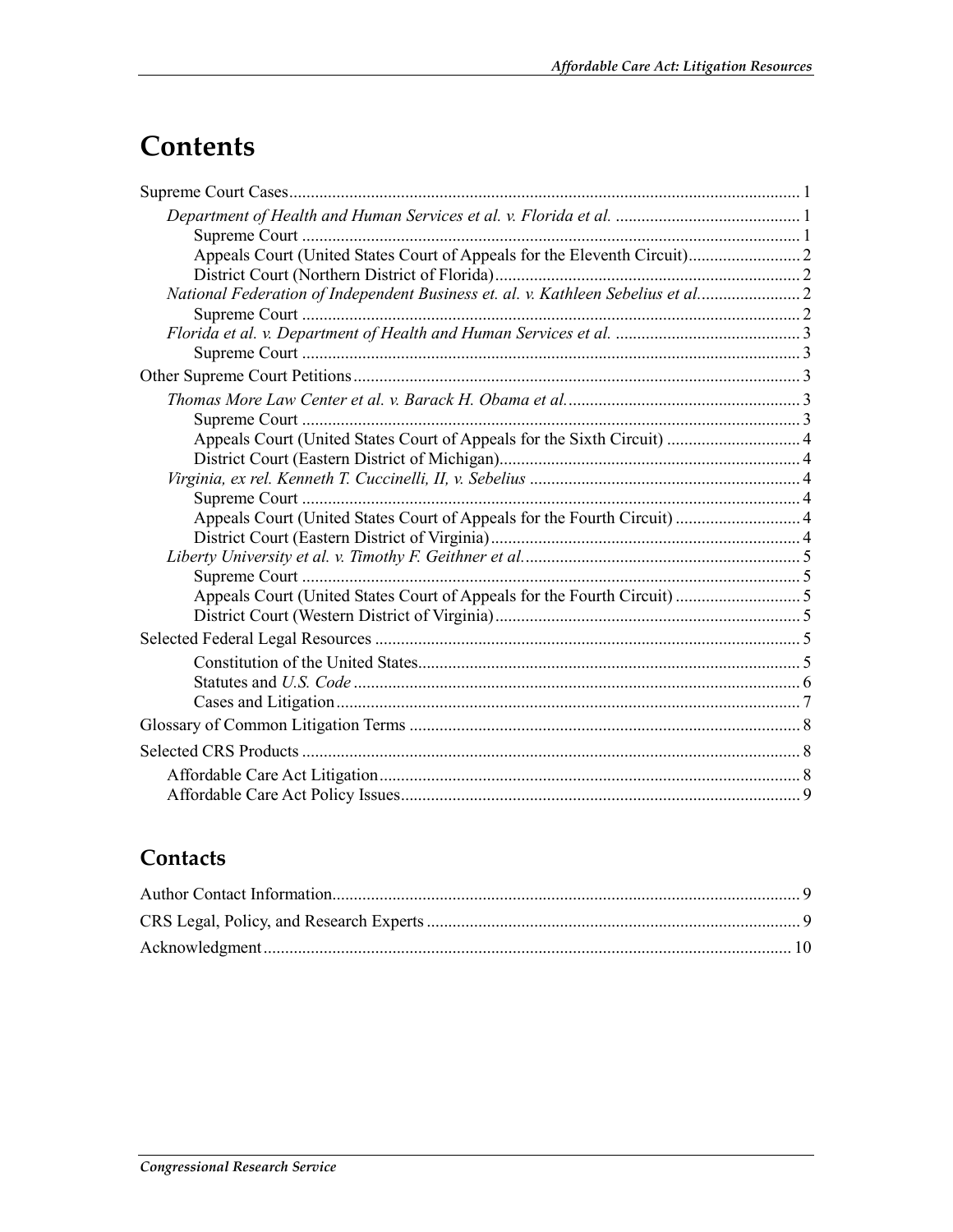n March 2010, Congress passed P.L. 111-148, the Patient Protection and Affordable Care Act of 2010 (PPACA) and amended it by passing P.L. 111-152, the Health Care and Education In March 2010, Congress passed P.L. 111-148, the Patient Protection and Affordable Care A of 2010 (PPACA) and amended it by passing P.L. 111-152, the Health Care and Education Reconciliation Act of 2010 (HCERA). Subsequent challenging various aspects of the new law. Many of these cases made their way through the judicial system and three petitions for certiorari were ultimately granted by the United States Supreme Court in one of these cases. This collection of resources is intended to assist in responding to a broad range of research questions and requests for assistance related to the Affordable Care Act litigation before the Supreme Court.

## **Supreme Court Cases**

On November 14, 2011, the Supreme Court granted three petitions for certiorari to decide issues raised by the Affordable Care Act cases: (1) *National Federation of Independent Business v. Sebelius*, No. 11-393, (2) *Florida v Department of Human Services*, No. 11-400, and (3) Department of Health and Human Services v. Florida, No. 11-398.<sup>1</sup> Please note, the Court agreed to hear four separate questions raised by the three petitions. Oral arguments for the cases are scheduled to take place March  $26-28$ ,  $2012$ .<sup>2</sup> According to a press release issued on March 16, 2012, after each session the Court will provide audio recordings and transcripts of the oral arguments through its website. 3

Below are links to documents related to these cases before the Court.<sup>4</sup> Many of the documents are available on the Supreme Court's Patient Protection and Affordable Care Act website at http://www.supremecourt.gov/docket/PPAACA.aspx. For further information from the Court, the public information officer can be reached at (202) 479-3211.

### *Department of Health and Human Services et al. v. Florida et al.*

The questions for the Court raised by this petition are whether Congress has the power under Article I of the Constitution to enact the minimum coverage provision of PPACA and whether the challenges to the minimum coverage provision itself are barred by the Anti-Injunction Act.

#### **Supreme Court**

1

- Docket No. 11-398 http://www.supremecourt.gov/Search.aspx?FileName=/docketfiles/11-398.htm
- Petition for a Writ of Certiorari http://www.supremecourt.gov/docket/PDFs/11-398%20Cert%20Petititon.pdf

<sup>&</sup>lt;sup>1</sup> The order granting certiorari in the Affordable Care Act cases is available at http://www.supremecourt.gov/docket/ PDFs/111411zr.pdf.

<sup>&</sup>lt;sup>2</sup> The calendar for the Court for the session beginning March 19, 2012, is available at http://www.supremecourt.gov/ oral\_arguments/argument\_calendars/MonthlyArgumentCalMAR2012.pdf. The order allocating time is available on the Supreme Court's website at http://www.supremecourt.gov/docket/PDFs/022112zor.pdf.

 $3$  See "Patient Protection and Affordable Care Act cases on March 26, 27, and 28, 2012" available at http://www.supremecourt.gov/publicinfo/press/viewpressreleases.aspx?FileName=pr\_03-16-12.html.

<sup>4</sup> For information on other PPACA related cases, see the Department of Justice's Defending the Affordable Care Act website at http://www.justice.gov/healthcare/index.html.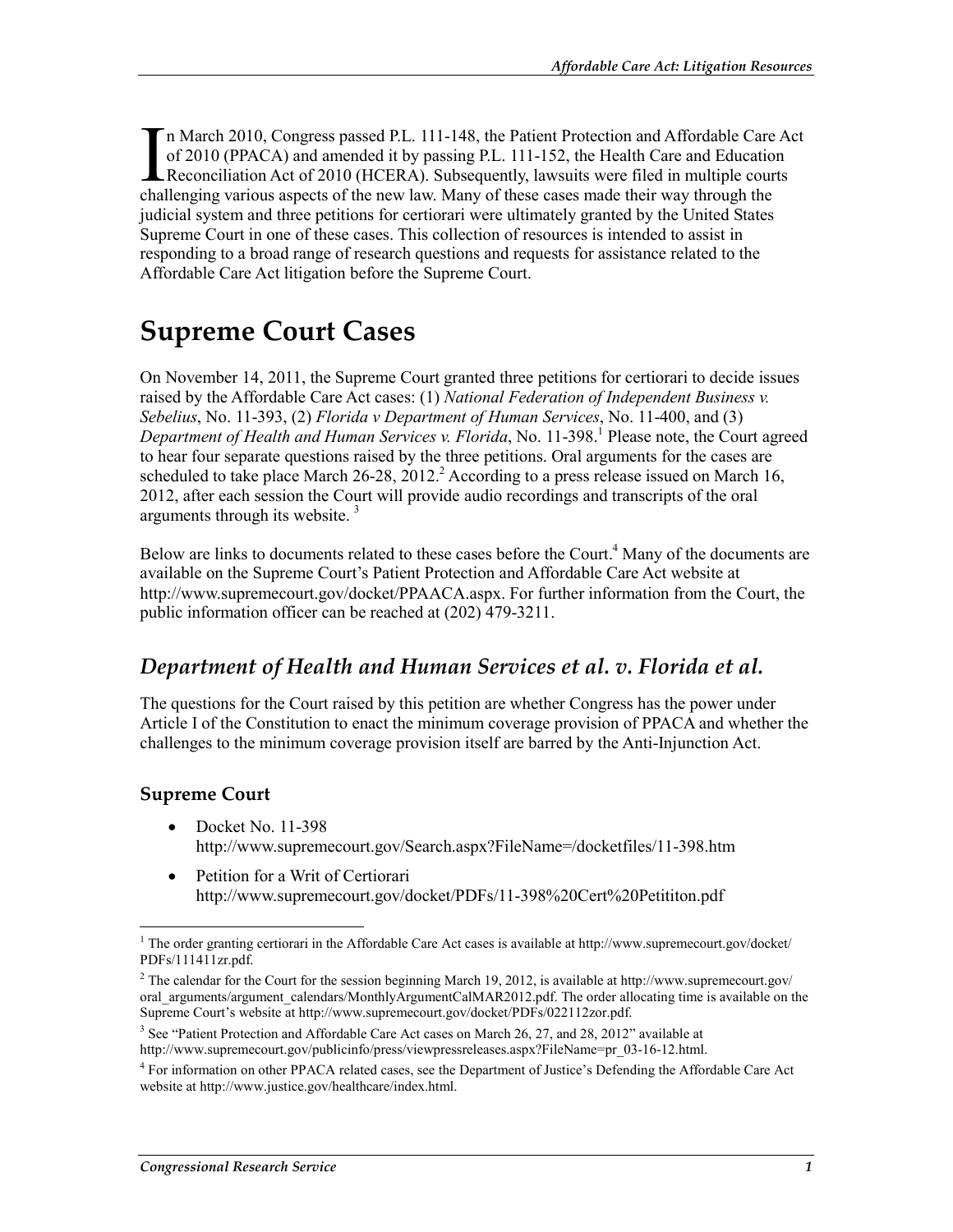- Appendix to Petition http://www.supremecourt.gov/docket/PDFs/11-398%20appendix.pdf
- Brief of Private Respondents http://www.supremecourt.gov/docket/PDFs/11-398%20BIO%20Private.pdf
- Brief of State Respondents http://www.supremecourt.gov/docket/PDFs/11-398%20BIO%20States.pdf
- Reply Brief http://www.supremecourt.gov/docket/PDFs/11-398%20Reply.pdf

#### **Appeals Court (United States Court of Appeals for the Eleventh Circuit)**

• *Florida v. United States HHS*, 648 F.3d 1235  $(11<sup>th</sup> Cir. Fla. 2011)<sup>5</sup>$ http://www.uscourts.gov/uscourts/courts/ca11/201111021.pdf

#### **District Court (Northern District of Florida)**

• Order Granting Summary Judgment, *Florida v. United States HHS*, 780 F. Supp. 2d 1256 (N.D. Fla. 2011)<sup>6</sup> http://www.justice.gov/healthcare/docs/fl-sj-ruling.pdf

### *National Federation of Independent Business et. al. v. Kathleen Sebelius et al.*

The questions for the Court in this petition concern the severability of the minimum coverage provision from the rest of the Affordable Care Act if the minimum coverage provision is found to be unconstitutional.

#### **Supreme Court**

- Docket No. 393 http://www.supremecourt.gov/Search.aspx?FileName=/docketfiles/11-393.htm
- Petition for Writ of Certiorari http://www.supremecourt.gov/docket/PDFs/11-393%20Cert%20Petition.pdf
- Appendix to Petition http://www.supremecourt.gov/docket/PDFs/11-393%20Appendix.pdf
- Brief in Opposition http://www.supremecourt.gov/docket/PDFs/11-393%20BIO.pdf

<sup>1</sup> 5 Docket Nos. 11-11021 and 11-11067.

<sup>6</sup> Docket No. 10-cv-91.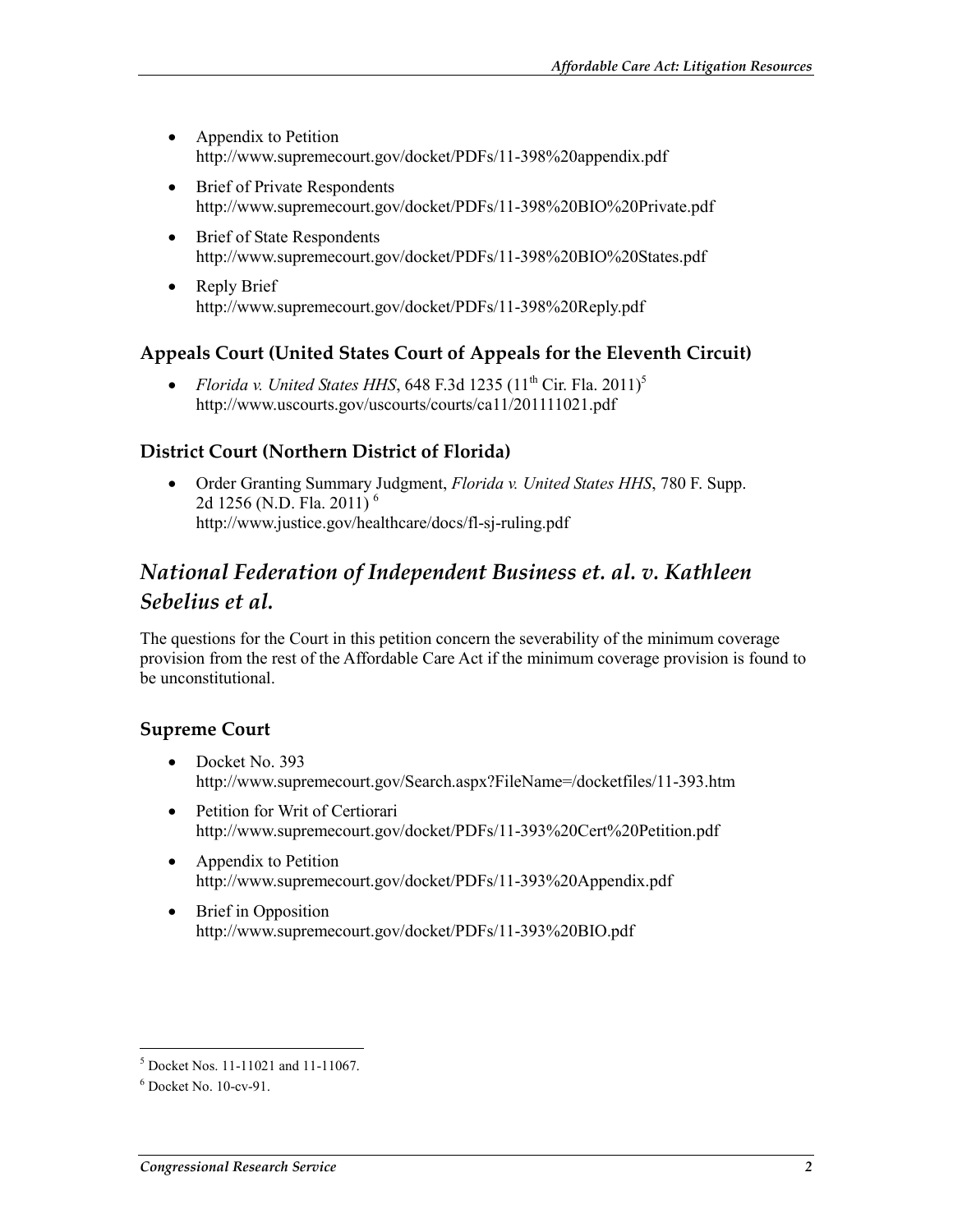### *Florida et al. v. Department of Health and Human Services et al.*

The questions for the Court in this petition are limited to whether the individual mandate can be severed from the act, and whether the changes to Medicaid in the Affordable Care Act unconstitutionally coerce the states.

#### **Supreme Court**

- Docket No. 11-400 http://www.supremecourt.gov/Search.aspx?FileName=/docketfiles/11-400.htm
- Petition for Writ of Certiorari http://www.supremecourt.gov/docket/PDFs/11-400%20Cert%20Petition.pdf
- Brief in Opposition http://www.supremecourt.gov/docket/PDFs/11-400%20BIO.pdf
- Reply Brief http://www.supremecourt.gov/docket/PDFs/11-400%20Reply.pdf

## **Other Supreme Court Petitions**

In addition to the cases referenced above, information is provided on three other cases in which a petition for a writ of certiorari has been filed and that contain notable legal arguments related to the Affordable Care Act cases.

#### *Thomas More Law Center et al. v. Barack H. Obama et al.*

In this petition for certiorari, the petitioners present arguments on whether Congress had the power under Article I of the Constitution to enact the minimum coverage provision of PPACA.

#### **Supreme Court**

- Docket No. 11-117 http://www.supremecourt.gov/Search.aspx?FileName=/docketfiles/11-117.htm
- Petition for Writ of Certiorari http://www.supremecourt.gov/docket/PDFs/11-117%20Cert%20Petition.pdf
- Brief in Opposition http://www.supremecourt.gov/docket/PDFs/11-117%20BIO.pdf
- Reply Brief http://www.supremecourt.gov/docket/PDFs/11-117%20%20Reply.pdf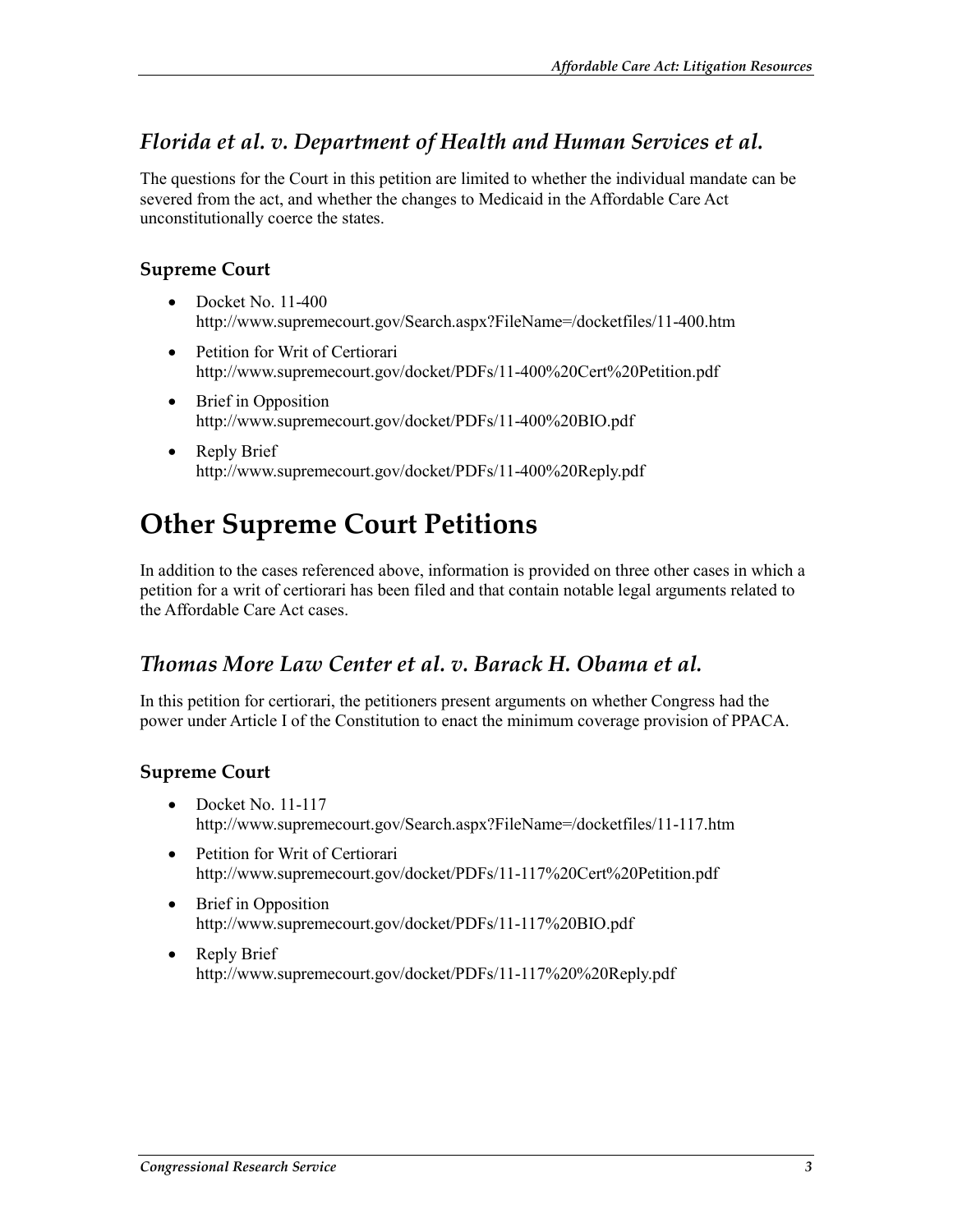#### **Appeals Court (United States Court of Appeals for the Sixth Circuit)**

• Opinion, *Thomas More Law Ctr. v. Obama*, 651 F.3d 529 ( $6^{th}$  Cir. Mich. 2011)<sup>7</sup> http://www.ca6.uscourts.gov/opinions.pdf/11a0168p-06.pdf

#### **District Court (Eastern District of Michigan)**

• Order Denying Plaintiffs' Motion for Injunction and Dismissing Plaintiffs' First and Second Claims for Relief [Doc #7], *Thomas More Law Ctr. v. Obama*, 720 F. Supp. 2d 882 (E.D. Mich. 2010)<sup>8</sup> http://www.mied.uscourts.gov/News/Docs/09714485866.pdf

### *Virginia, ex rel. Kenneth T. Cuccinelli, II, v. Sebelius*

In this petition for certiorari, the petitioners present arguments on whether a state has standing to challenge the minimum coverage provision, whether Congress had the power under Article I of the Constitution to enact the minimum coverage provision, and whether the minimum coverage provision is severable from the rest of the Affordable Care Act.

#### **Supreme Court**

- Docket No. 11-420 http://www.supremecourt.gov/Search.aspx?FileName=/docketfiles/11-420.htm
- Petition for Writ of Certiorari http://www.supremecourt.gov/docket/PDFs/11-420%20Cert%20Petition.pdf
- Brief in Opposition http://www.supremecourt.gov/docket/PDFs/11-420%20BIO.pdf

#### **Appeals Court (United States Court of Appeals for the Fourth Circuit)**

• Opinion, *Virginia ex rel. Cuccinelli v. Sebelius*, 656 F.3d 253 (4<sup>th</sup> Cir. Va. 2011)<sup>9</sup> http://pacer.ca4.uscourts.gov/opinion.pdf/111057.P.pdf

#### **District Court (Eastern District of Virginia)**

• Memorandum Opinion (Cross Motions for Summary Judgment), *Commonwealth ex rel. Cuccinelli v. Sebelius, 728 F. Supp. 2d 768 (E.D. Va. 2010)*<sup>10</sup> http://www.justice.gov/healthcare/docs/cucinelli-v-sebelius-memo-opinionsummary-judgment.pdf

 7 Docket No. 10-2388.

<sup>8</sup> Docket No. 10-cv-11156.

<sup>9</sup> Docket Nos. 11-1057 and 11-1058.

 $10$  Docket No.  $10$ -cv-188.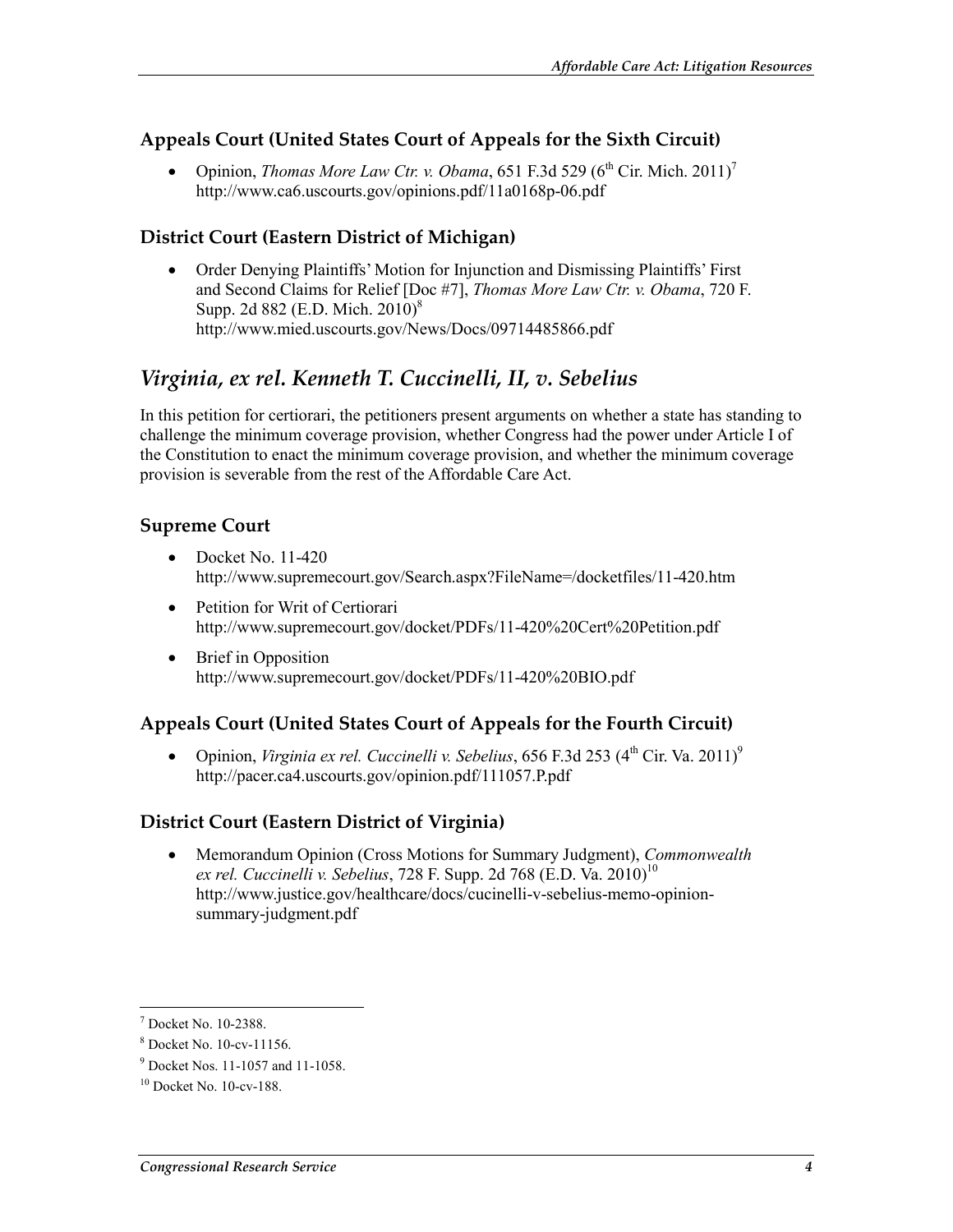### *Liberty University et al. v. Timothy F. Geithner et al.*

In this petition for certiorari, the petitioners present arguments on whether the challenges to the minimum coverage provision itself are barred by the Anti-Injunction Act and whether Congress has the power under Article I of the Constitution to enact the minimum coverage provision of PPACA.

#### **Supreme Court**

- Docket No. 11-438 http://www.supremecourt.gov/Search.aspx?FileName=/docketfiles/11-438.htm
- Petition for a Writ of Certiorari http://www.supremecourt.gov/docket/PDFs/11-438%20Cert%20Petition.pdf
- Brief in Opposition http://www.supremecourt.gov/docket/PDFs/11-438%20BIO.pdf
- Reply Brief http://www.supremecourt.gov/docket/PDFs/11-438%20Reply.pdf

#### **Appeals Court (United States Court of Appeals for the Fourth Circuit)**

• Opinion*, Liberty Univ., Inc. v. Geithner*, 2011 U.S. App. LEXIS 18618, 2011 WL 3962915 (4<sup>th</sup> Cir. Va. 2011)<sup>11</sup> http://www.justice.gov/healthcare/docs/liberty-university-4th-circuit-opinion.pdf

#### **District Court (Western District of Virginia)**

• Memorandum Opinion, *Liberty Univ., Inc. v. Geithner*, 753 F. Supp. 2d 611 (W.D. Va.  $2010$ <sup>12</sup> http://www.vawd.uscourts.gov/OPINIONS/MOON/ LIBERTYUNIVERSITYVGEITHNER.PDF

## **Selected Federal Legal Resources**

The following are selected links to statutes, laws, and cases that are relevant to the issues before the Court.

#### **Constitution of the United States**

• **The Constitution of the United States of America: Analysis and Interpretation** http://crs.gov/analysis/Pages/constitutionannotated.aspx?source=QuickLinks

1

 $11$  Docket No. 10-2347.

 $12$  Docket No.  $10$ -cv-15.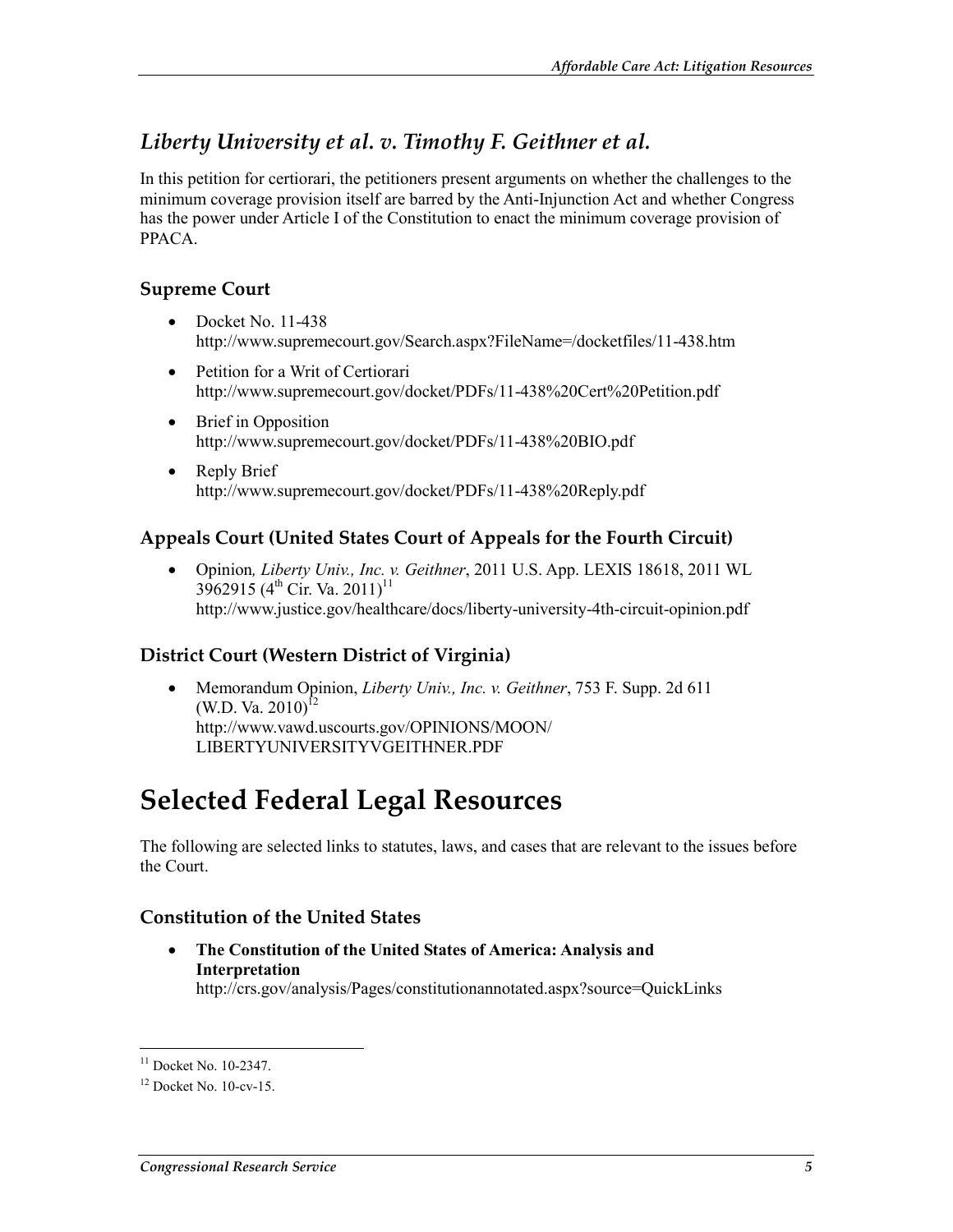Also known as "The Constitution Annotated" or "CONAN", this resource contains legal analysis and interpretation of the United States Constitution, based primarily on Supreme Court case law. It is especially useful when researching the constitutional implications of a specific issue or topic. Some of the commonly referenced constitutional provisions related to PPACA are below:

#### *Constitution of the United States, Article I, Section 8, Clause 1. The "Power to Tax and Spend Clause"*

The Congress shall have Power to lay and collect Taxes, Duties, Imposts and Excises, to pay the Debts and provide for the common Defence and general Welfare of the United States; but all Duties, Imposts and Excises shall be uniform throughout the United States.

*Constitution of the United States, Article I, Section 8, Clause 3. The "Commerce Clause"*  The Congress shall have Power \*\*\* To regulate Commerce with foreign Nations, and among the several States, and with the Indian Tribes.

#### *Constitution of the United States, Article I, Section 8, Clause 18. The "Necessary and Proper Clause"*

The Congress shall have Power \*\*\* To make all Laws which shall be necessary and proper for carrying into Execution the foregoing Powers, and all other Powers vested by the Constitution in the Government of the United States, or in any Department or Officer thereof.

*Constitution of the United States, Article VI, Clause 2. The "Supremacy Clause"* This Constitution, and the Laws of the United States which shall be made in Pursuance thereof; and all Treaties made, or which shall be made, under the Authority of the United States, shall be the supreme Law of the Land; and the Judges in every State shall be bound thereby; any Thing in the Constitution or Laws of any State to the Contrary notwithstanding.

#### **Statutes and** *U.S. Code*

• **Compilation of the Patient Protection and Affordable Care Act** http://housedocs.house.gov/energycommerce/ppacacon.pdf

Compiled by the Office of Legislative Counsel, this committee print contains the text of P.L. 111-148, the Patient Protection and Affordable Care Act (PPACA) consolidated with the amendments made by title X of P.L. 111-152, the Health Care and Education Reconciliation Act of 2010 (HCERA). Links to the text of the codified version of two particular PPACA provisions at issue in the litigation are provided below:

*Maintenance of Minimum Essential Coverage*, 26 U.S.C. § 5000A. http://www.gpo.gov/fdsys/pkg/USCODE-2010-title26/pdf/USCODE-2010 title26-subtitleD-chap48.pdf

Enacted and amended as part of the health care reform legislation, this section of PPACA deals with minimum coverage.

• *State Plans for Medical Assistance*, 42 U.S.C. § 1396a http://www.gpo.gov/fdsys/pkg/USCODE-2010-title42/pdf/USCODE-2010 title42-chap7-subchapXIX-sec1396a.pdf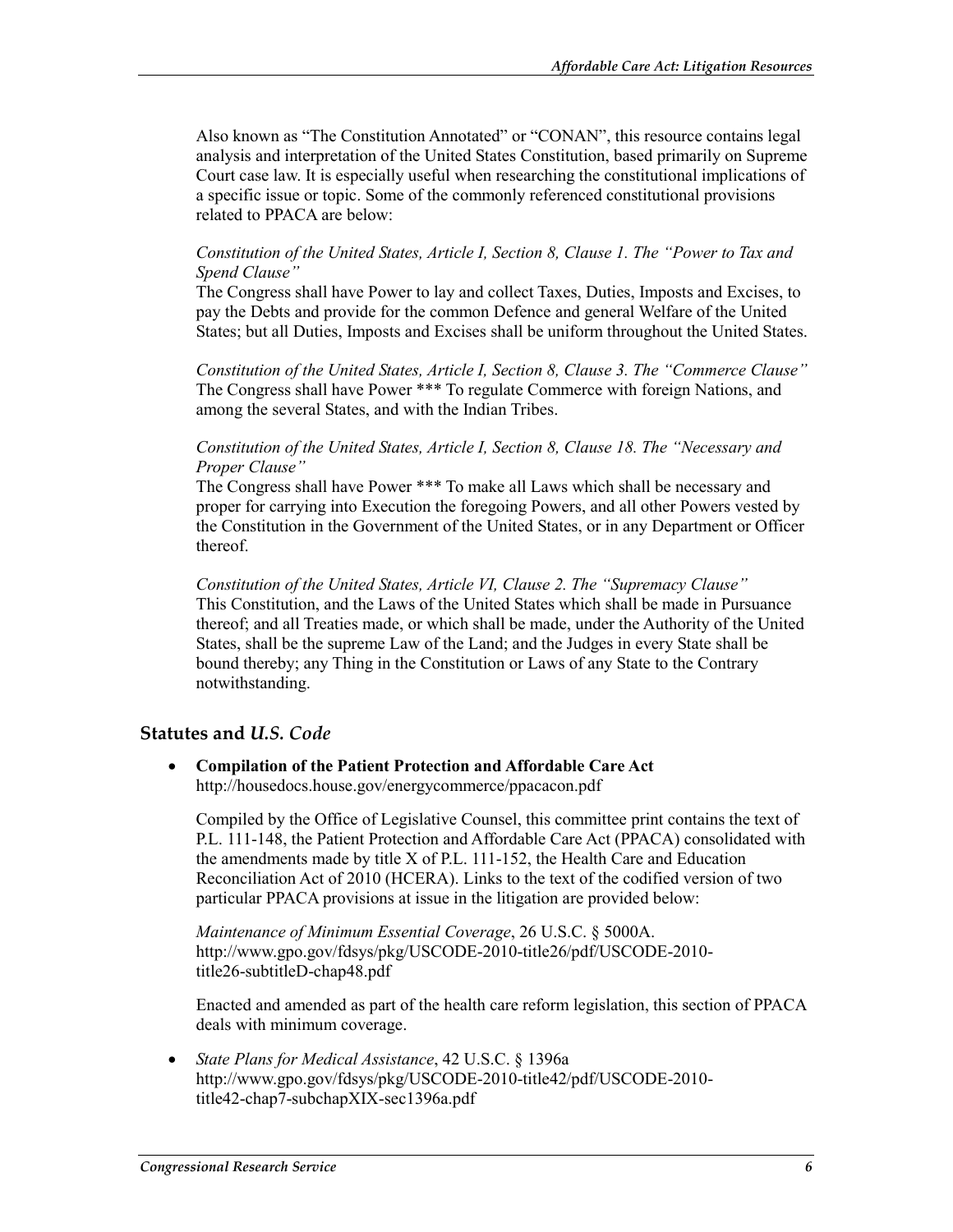PPACA amended existing laws related to the Medicaid program to require expanded coverage.

• **Anti-Injunction Act**, 26 U.S.C. § 7421 http://www.gpo.gov/fdsys/pkg/USCODE-2010-title26/pdf/USCODE-2010 title26-subtitleF-chap76-subchapB-sec7421.pdf

Enacted in 1954, this act prohibits a court from hearing a case to prevent the assessment or collection of a tax (except in certain circumstances).

#### **Cases and Litigation**

Below are three cases often cited in the discussion of commerce clause issues.

• *United States v. Lopez*, 514 U.S. 549 (U.S. 1995) http://www.supremecourt.gov/opinions/boundvolumes/514bv.pdf

In this Supreme Court case, a conviction under the Guns Free School Zone Act was overturned. The Court held the act was beyond the power of Congress under the commerce clause.

• *United States v. Morrison*, 529 U.S. 598 (U.S. 2000) http://www.supremecourt.gov/opinions/boundvolumes/529bv.pdf

In this case, the Court held Congress lacked the authority to enact a statute because it did not involve commercial activity.

• *Gonzalez v. Raich*, 545 U.S. 1 (U.S. 2005) http://www.supremecourt.gov/opinions/boundvolumes/545bv.pdf

The Court examined whether Congress could prohibit the cultivation of marijuana for personal, medicinal use, and held that such regulation was permissible under the Commerce Clause because these activities, when viewed in the aggregate, had a substantial effect on the interstate market for marijuana.

Below are two cases cited in the discussion of the expansion of Medicaid coverage.

• *South Dakota v. Dole*, 483 U.S. 203 (U.S. 1987) http://www.law.cornell.edu/supremecourt/text/483/203

In this case, the Court held that the general welfare provision of the Taxing and Spending Clause to the Constitution gave Congress the power to condition federal funds on a state's establishment of a minimum drinking age.

• *Garcia v. San Antonio Metro. Transit Auth*., 469 U.S. 528 (U.S. 1985) http://www.law.cornell.edu/supremecourt/text/469/528

In this case, the Court held that a public mass transit authority entity was not entitled to immunity from federal wage and overtime standards.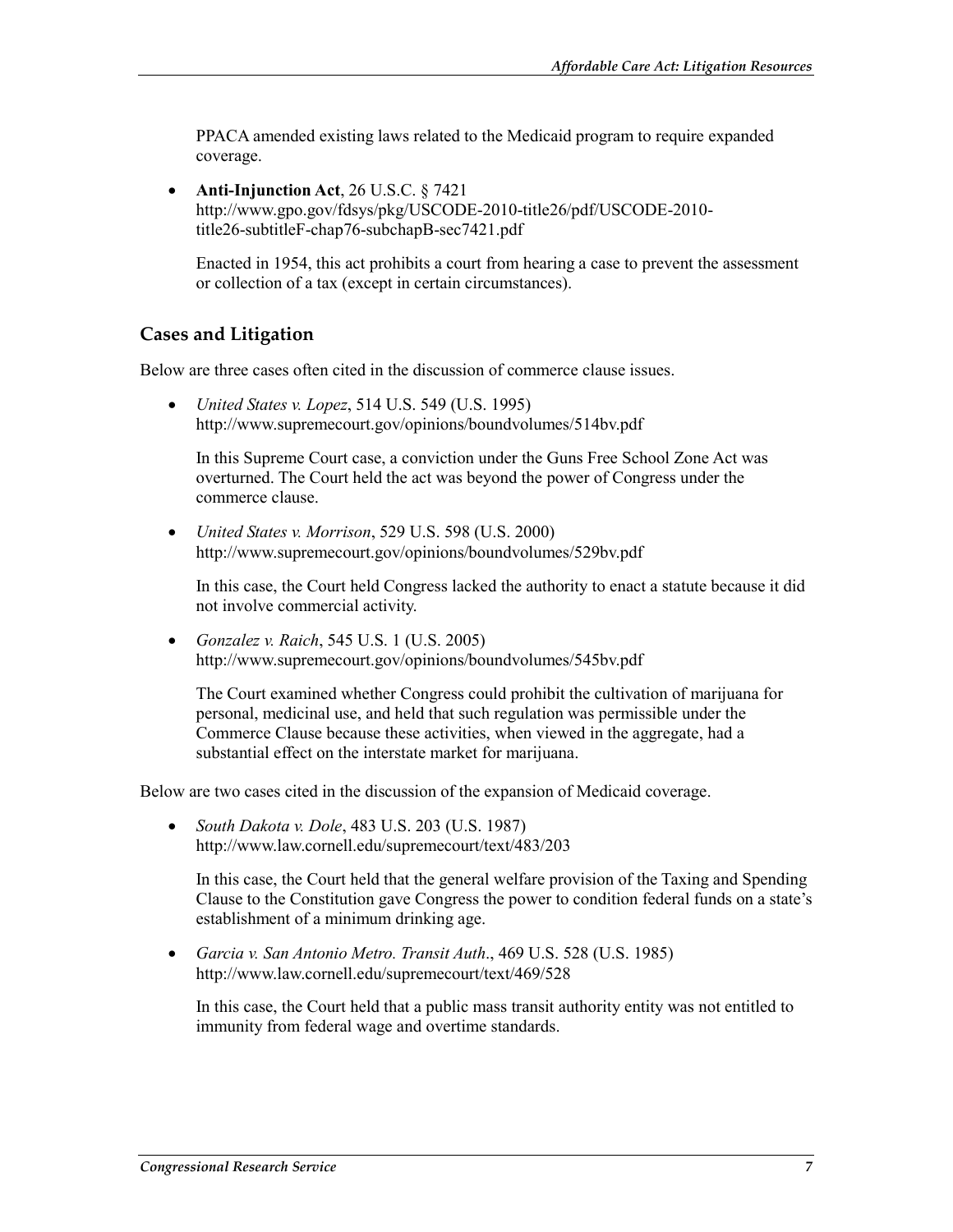## **Glossary of Common Litigation Terms**

In researching these cases, those less accustomed with court proceedings may encounter unfamiliar terms. Below are definitions, taken from *Black's Law Dictionary, Ninth Edition*, for some common words used in litigation.

| <b>Brief</b>                                                    | A written statement setting out the legal contentions of a party in litigation, esp.<br>on appeal; a document prepared by counsel as the basis for arguing a case,<br>consisting of legal and factual arguments and the authorities in support of them. |
|-----------------------------------------------------------------|---------------------------------------------------------------------------------------------------------------------------------------------------------------------------------------------------------------------------------------------------------|
| <b>Amicus brief</b>                                             | A brief, usually at the appellate level, prepared and filed by an amicus curiae with<br>the court's permission. Sometimes shortened to amicus. Also termed friend-of-<br>the-court brief.                                                               |
| <b>Appellate brief</b>                                          | A brief submitted to an appeals court; specif., a brief filed by a party to an appeal<br>pending in a court exercising appellate jurisdiction.                                                                                                          |
| <b>Reply brief</b>                                              | A brief that responds to issues and arguments raised in the brief previously filed<br>by one's opponent; esp., a movant's or appellant's brief filed to rebut a brief in<br>opposition.                                                                 |
| Certiorari Petition (or a Petition<br>for a Writ of Certiorari) | A formal written request presented to a court or other official body.                                                                                                                                                                                   |
| <b>Decision</b>                                                 | A judicial or agency determination after consideration of the facts and the law;<br>esp., a ruling, order, or judgment pronounced by a court when considering or<br>disposing of a case.                                                                |
| Docket                                                          | A formal record in which a judge or court clerk briefly notes all the proceedings<br>and filings in a court case.                                                                                                                                       |
| <b>Petitioner</b>                                               | A party who presents a petition to a court or other official body, esp. when<br>seeking relief on appeal.                                                                                                                                               |
| <b>Respondent or Appellee</b>                                   | The party against whom an appeal is taken. In some appellate courts, the parties<br>are designated as petitioner and respondent. In most appellate courts in the<br>United States, the parties are designated as appellant and appellee.                |
|                                                                 |                                                                                                                                                                                                                                                         |

## **Selected CRS Products**

Listed below are existing CRS products on the Affordable Care Act litigation and related policy issues. Additional titles are available on the CRS.gov website, http://www.crs.gov, by searching or browsing the Health Care Issues Before Congress.

## **Affordable Care Act Litigation**

CRS Report R40725, *Requiring Individuals to Obtain Health Insurance: A Constitutional Analysis*, by Jennifer Staman et al.

CRS Report R40846, *Health Care: Constitutional Rights and Legislative Powers*, by Kathleen S. Swendiman.

CRS Report R42367, *Federalism Challenge to Medicaid Expansion Under the Affordable Care Act: Florida v. Department of Health and Human Services*, by Kenneth R. Thomas.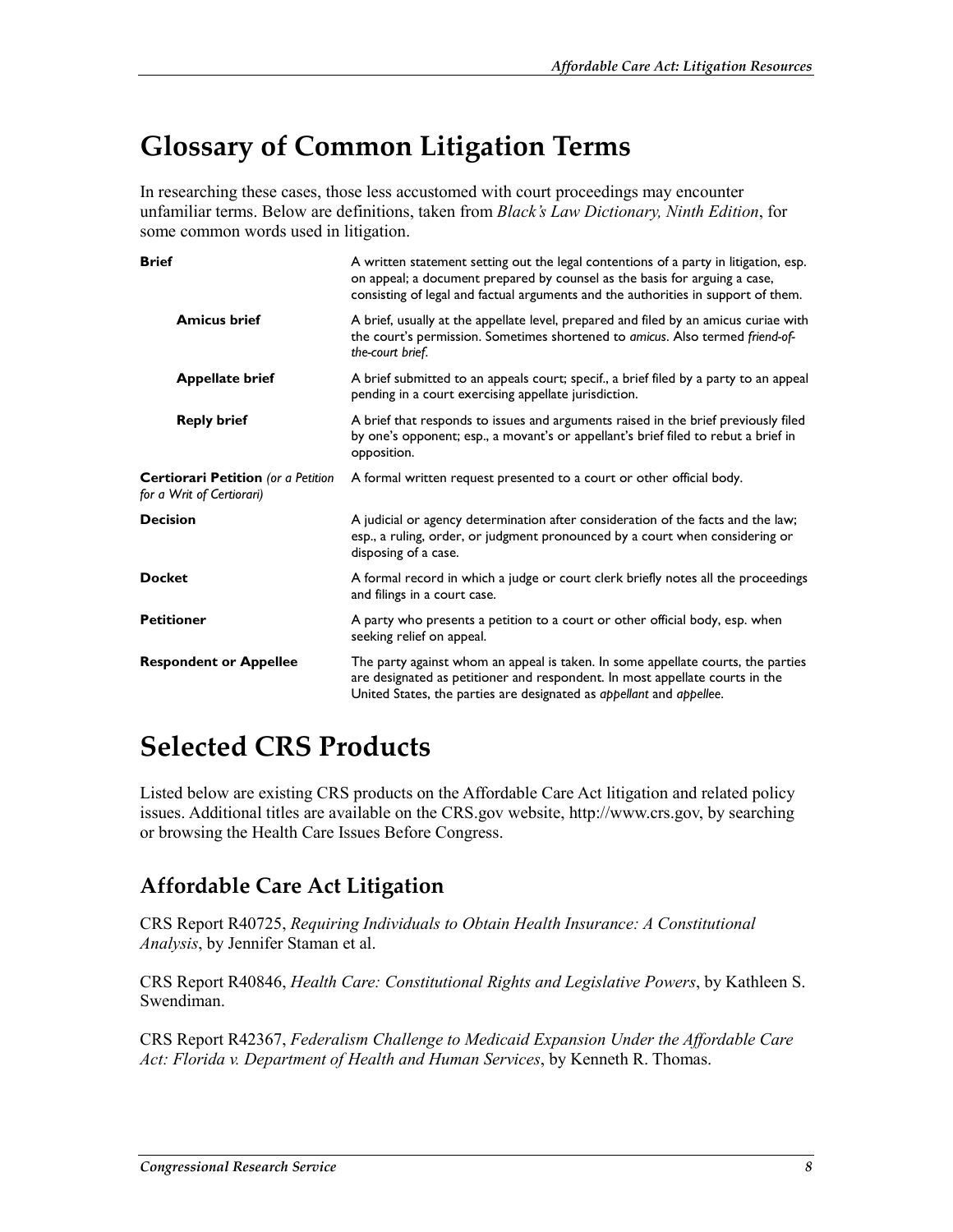CRS Report RL34708, *Religious Exemptions for Mandatory Health Care Programs: A Legal Analysis*, by Cynthia Brougher.

### **Affordable Care Act Policy Issues**

CRS Report R41664, *ACA: A Brief Overview of the Law, Implementation, and Legal Challenges*, coordinated by C. Stephen Redhead.

CRS Report R41331, *Individual Mandate and Related Information Requirements under ACA*, by Janemarie Mulvey.

CRS Report R41159, *Summary of Potential Employer Penalties Under the Patient Protection and Affordable Care Act (PPACA)*, by Janemarie Mulvey.

CRS Report R41210, *Medicaid and the State Children's Health Insurance Program (CHIP) Provisions in ACA: Summary and Timeline*, by Evelyne P. Baumrucker et al.

CRS Report R42431, *Upcoming Rules Pursuant to the Patient Protection and Affordable Care Act: Fall 2011 Unified Agenda* , by Maeve P. Carey and Michelle D. Christensen.

### **Author Contact Information**

Julia Taylor Section Head - ALD Section and Information Research Specialist jtaylor@crs.loc.gov, 7-5609

Eva M. Tarnay Law Librarian etarnay@crs.loc.gov, 7-1414

## **CRS Legal, Policy, and Research Experts**

| <b>Area of Expertise</b>    | <b>Name</b>                 | <b>Phone</b> | E-mail                  |
|-----------------------------|-----------------------------|--------------|-------------------------|
| <b>Legal Issues</b>         | Edward C. Liu               | 7-9166       | eliu@crs.loc.gov        |
|                             | Erika K. Lunder             | 7-4538       | elunder@crs.loc.gov     |
|                             | Jennifer Staman             | 7-2610       | istaman@crs.loc.gov     |
|                             | Kenneth R. Thomas           | 7-5006       | kthomas@crs.loc.gov     |
|                             | Kathleen S. Swendiman       | 7-9105       | kswendiman@crs.loc.gov  |
| Religious Exemptions Only   | Cynthia Brougher            | 7-9121       | cbrougher@crs.loc.gov   |
| <b>Court Documents Only</b> | Julia Taylor                | 7-5609       | jtaylor@crs.loc.gov     |
| <b>Policy Issues</b>        | Evelyne Baumrucker          | 7-8913       | ebaumrucker@crs.loc.gov |
|                             | <b>Bernadette Fernandez</b> | 7-0322       | bfernandez@crs.loc.gov  |
|                             | C. Stephen Redhead          | 7-2261       | credhead@crs.loc.gov    |
|                             | Annie L. Mach               | 7-7825       | amach@crs.loc.gov       |